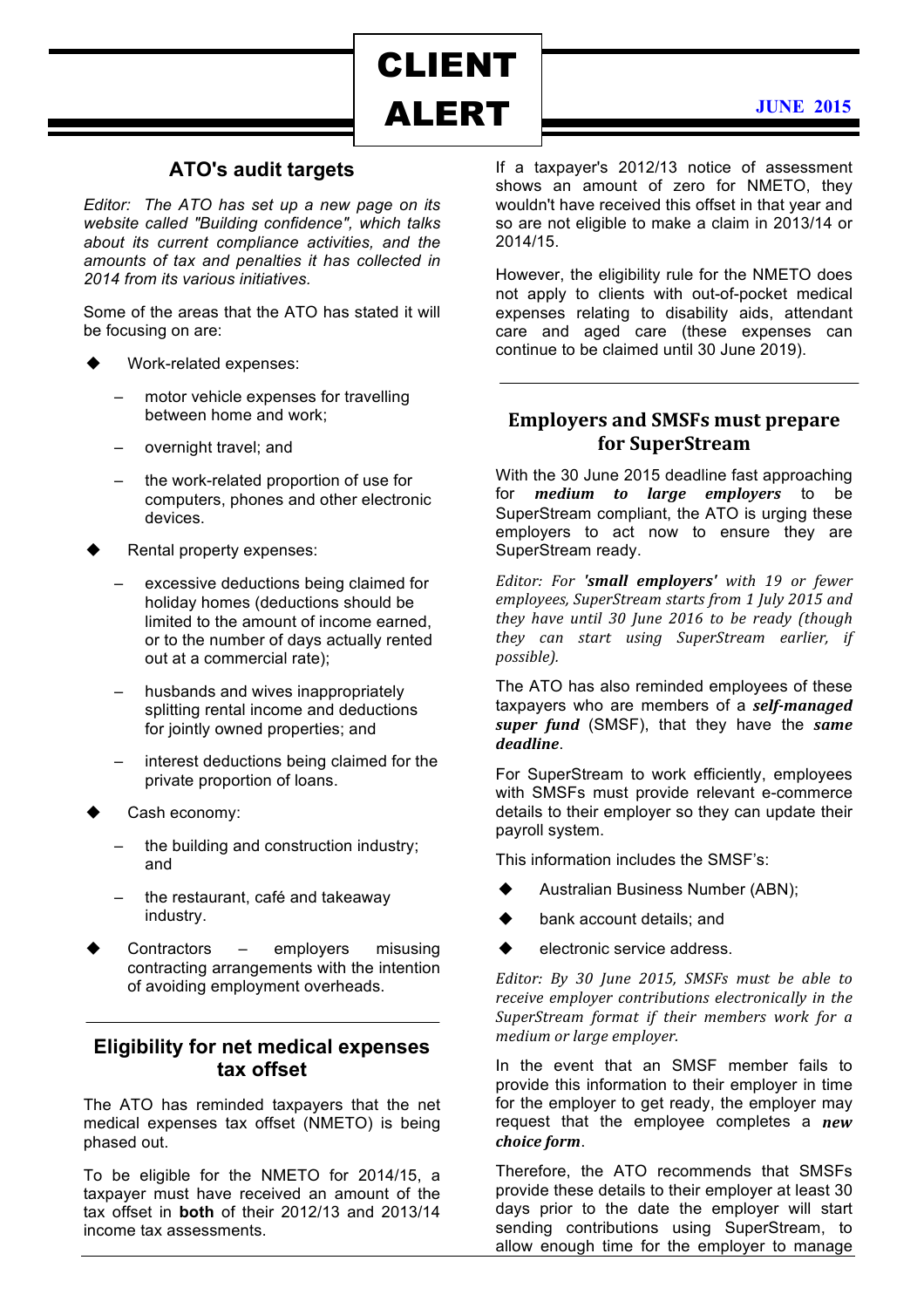#### June 2015 - Practice Update

the changes and ensure the SMSF has no interruption in maintaining their contributions flow.

Editor: If you need any assistance with this, *including the requirement to obtain an electronic* service address, please contact our office.

#### **FBT: Benchmark interest rate**

The benchmark interest rate for the 2015/16 FBT year is 5.65% p.a. (replacing the rate of 5.95% that applied for the 2014/15 FBT year).

The rate of 5.65% is used to calculate the taxable value of:

- a loan fringe benefit; and
- a car fringe benefit where an employer chooses to value the benefit using the operating cost method.

#### **FBT: Cents per kilometre basis**

The rates to be applied where the cents per kilometre basis is used for the 2015/16 FBT year in respect of the private use of a vehicle (other than a car) are:

| <b>Engine capacity</b> | Rate per kilometre |
|------------------------|--------------------|
| $0 - 2,500c$           | 51 cents           |
| Over 2,500cc           | 61 cents           |
| Motorcycles            | 15 cents           |

## **ATO warns about aggressive phone scams**

The ATO is again warning the public to be aware of a phone scam that is circulating, where fraudsters are intimidating people into paying a fake tax debt over the phone.

The aggressive scam attempts to force people to pay a fake tax debt immediately by threatening arrest if they don't comply.

*Editor: If any client receives a call from the ATO we recommend that they should ask for the caller's name and either call our office with the details or phone them back through the ATO's switchboard on 13 28 69.* 

#### **Holiday homes that taxpayers rent out**

*Editor: The ATO has updated its information guide on claiming deductions on holiday homes. This may have something to do with its stated intention to increase its audit focus on holiday homes that are rented out.*

*Clients with such holiday homes may want to take notice of the following.*

#### **Claiming deductions on holiday homes**

The principles that apply to a rental property also apply to a holiday home if it is rented out.

If a taxpayer rents out their holiday home, they can claim expenses for the property based on the proportion of the income year it was rented out or was genuinely available for rent.

They must apportion their expenses if the property is used:

- for private purposes for part of the year  $$ such as when they use it themselves, or allow their family, relatives or friends to use it free of charge; and
- by family or friends for part of the year and they are charged *less than* market rent.

If their holiday home is rented out to family, relatives or friends below market rates, their deductions are limited to the amount of rent received for that period.

#### **Tax Tip: Keeping records for CGT purposes**

*Editor: Clients who own holiday houses should be aware that they need to keep records of their expenses.* 

*If they make a capital gain when they sell the property, the proportion of expenses (interest, insurance, maintenance costs and council rates) they could not claim a deduction for are taken into account in reducing the amount of their capital gain.*

#### **Early access to super for people with terminal illness**

The Assistant Treasurer has announced that, from 1 July 2015, the government will amend the provision for accessing superannuation for people suffering a terminal illness.

Under the current provision for early access to super, a person with a terminal illness is required to obtain a certification from medical specialists that they have less than 12 months to live.

The relevant regulations will be amended to change the life expectancy period from 12 months to 24 months.